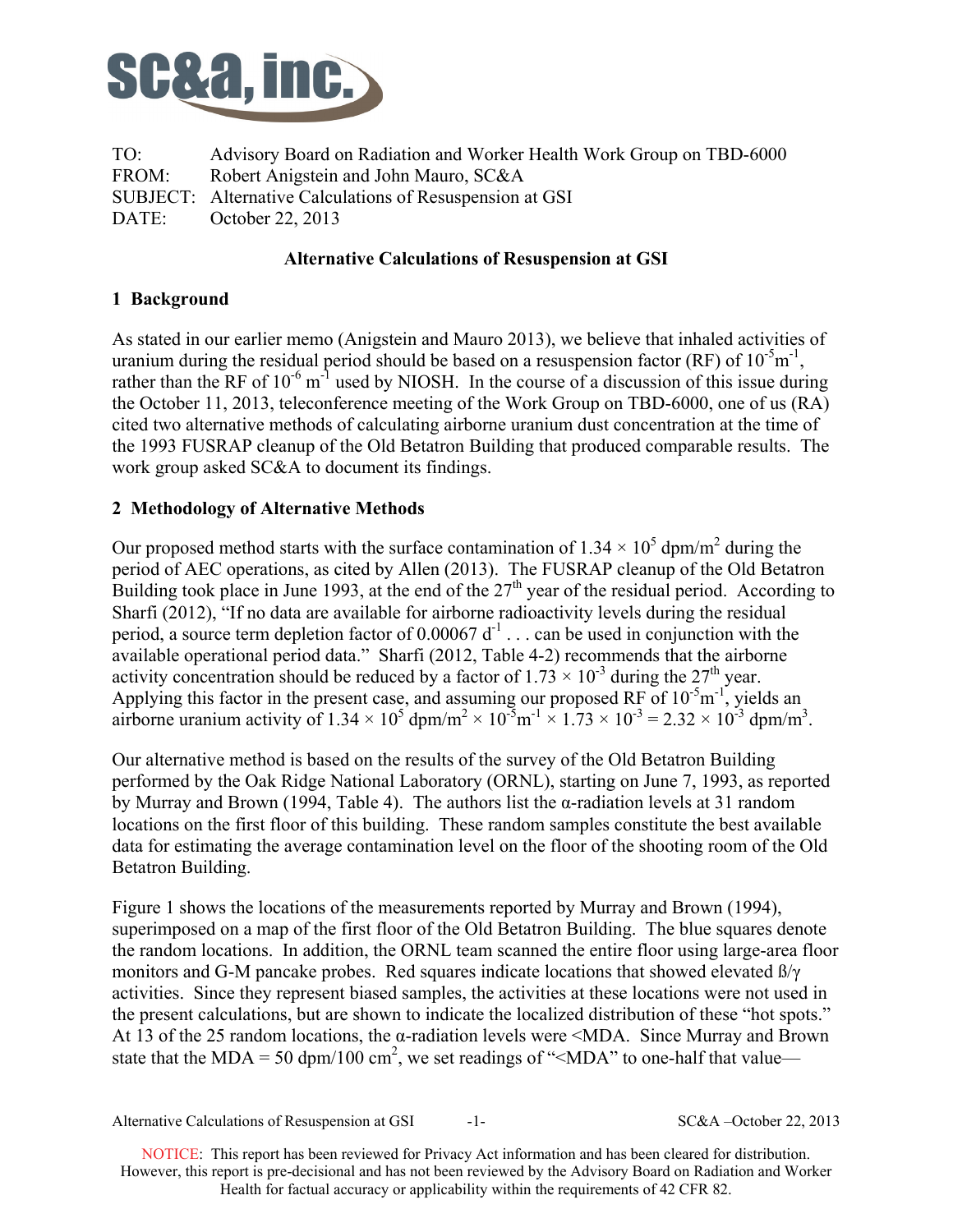25 dpm/100 cm<sup>2</sup>, as shown in Table 1 of the present memo. The average of the 31 readings is equal to 26.2 dpm/100 cm<sup>2</sup> or  $2.62 \times 10^3$  dpm/m<sup>2</sup>.



Figure 1. Locations of α-Activity Measurements in Old Betatron Building

Reviewing some of the resuspension factors cited by Sharfi (2012), we note that a factor of 10<sup>-6</sup> m<sup>-1</sup> is appropriate for a decommissioned facility in which surfaces were cleaned or washed, no fresh radioactive material had accumulated, and a facility in was a quiescent state. These conditions would apply to the Old Betatron Building at the time of the FUSRAP cleanup. Applying this RF to the average surface contamination level on the first floor of the Old Betatron Building results in an airborne activity concentration of  $2.62 \times 10^{-3}$  dpm/m<sup>3</sup>, which is remarkably close to the value of  $2.32 \times 10^{-3}$  dpm/m<sup>3</sup> obtained by using the NIOSH approach but with an RF of  $10^{-5}$ .

# **3 Conclusion**

We observe that the depletion factors cited by Sharfi (2012, Table 4-2) reflect both a decrease in the surface contamination level due to removal and a decrease in the RF, a result of the surficial contamination becoming less available for resuspension. We thus conclude that the estimated airborne activity concentrations in 1993, calculated from the FUSRAP survey measurements and an RF of  $10^{-6}$  m<sup>-1</sup>, validate the proposed methodology of using the surficial activity concentration calculated by NIOSH for the operational period, coupled with the depletion rate recommended by Sharfi (2012) and a constant RF of  $10^{-5}$ m<sup>-1</sup>.

Alternative Calculations of Resuspension at GSI  $-2-$  SC&A – October 22, 2013

 NOTICE: This report has been reviewed for Privacy Act information and has been cleared for distribution. However, this report is pre-decisional and has not been reviewed by the Advisory Board on Radiation and Worker Health for factual accuracy or applicability within the requirements of 42 CFR 82.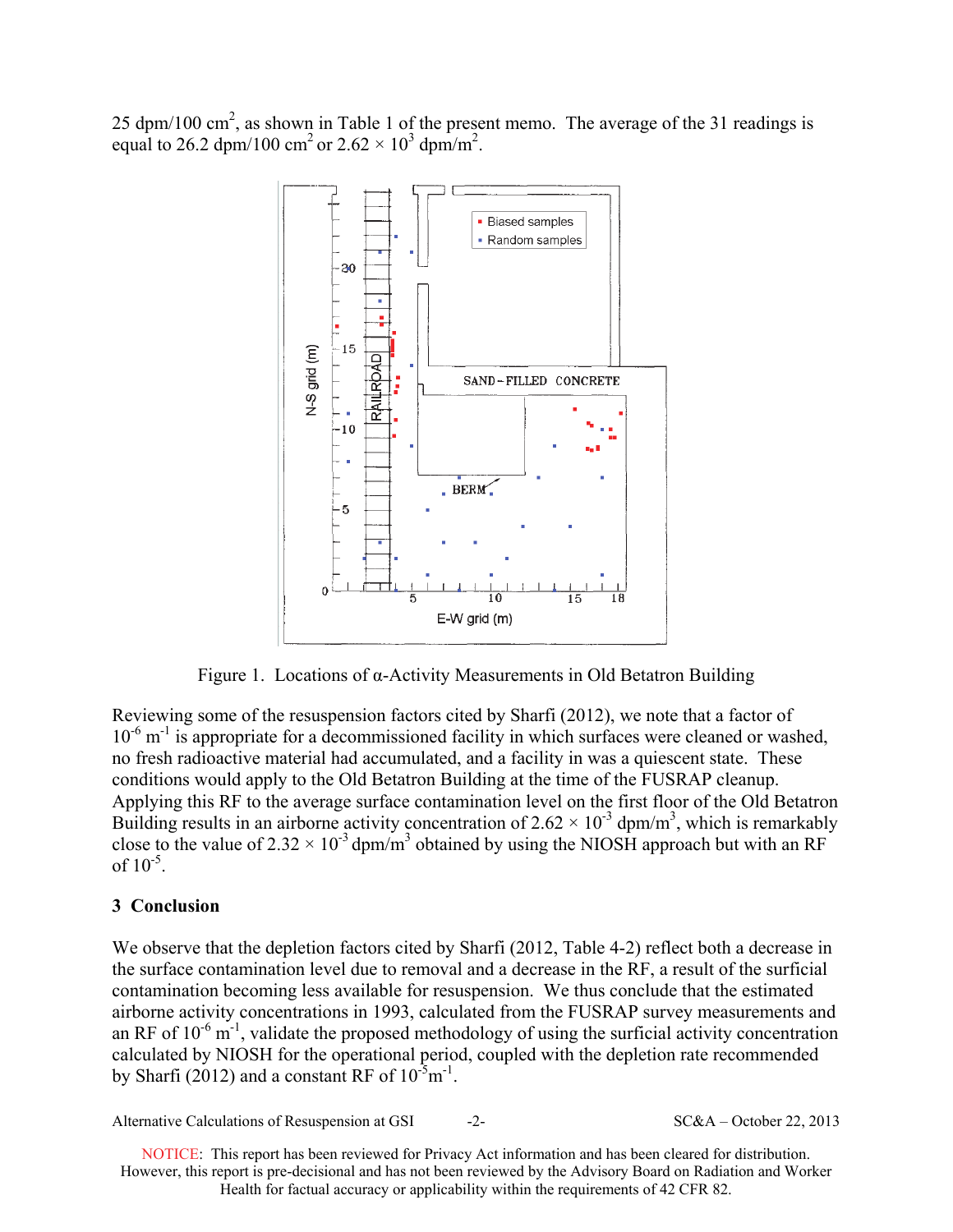| Sample location |                |                                | Alpha (dpm/100 $\text{cm}^2$ ) |  |
|-----------------|----------------|--------------------------------|--------------------------------|--|
| North           | East           | Reported                       | Assumed <sup>a</sup>           |  |
| 0               | 4              | $MDA$                          | 25                             |  |
| 0               | 8              | <mda< td=""><td>25</td></mda<> | 25                             |  |
| 0               | 14             | <mda< td=""><td>25</td></mda<> | 25                             |  |
| 1               | 6              | $MDA$                          | 25                             |  |
| 1               | 10             | <mda< td=""><td>25</td></mda<> | 25                             |  |
| 1               | 17             | $MDA$                          | 25                             |  |
| 2               | $\overline{2}$ | $MDA$                          | 25                             |  |
| 2               | 4              | <mda< td=""><td>25</td></mda<> | 25                             |  |
| $\overline{2}$  | 11             |                                | 21<br>21                       |  |
| 3               | 3              | <mda< td=""><td>25</td></mda<> | 25                             |  |
| 3               | 7              |                                | 35<br>35                       |  |
| 3               | 9              | <mda< td=""><td>25</td></mda<> | 25                             |  |
| 4               | 12             | <mda< td=""><td>25</td></mda<> | 25                             |  |
| 4               | 15             | $MDA$                          | 25                             |  |
| 5               | 6              | $MDA$                          | 25                             |  |
| 6               | $\overline{7}$ | $MDA$                          | 25                             |  |
| 6               | 10             | $MDA$                          | 25                             |  |
| 7               | 8              | $MDA$                          | 25                             |  |
| 7               | 13             |                                | 35<br>35                       |  |
| 7               | 17             | $MDA$                          | 25                             |  |
| 8               | 1              | <mda< td=""><td>25</td></mda<> | 25                             |  |
| 9               | 5              | $MDA$                          | 25                             |  |
| 9               | 14             | $MDA$                          | 25                             |  |
| 10              | 17             |                                | 42<br>42                       |  |
| 11              | 1              | $MDA$                          | 25                             |  |
| 14              | 5              |                                | 28<br>28                       |  |
| 18              | 3              | <mda< td=""><td>25</td></mda<> | 25                             |  |
| 20              | 1              | $MDA$                          | 25                             |  |
| 21              | 3              | $MDA$                          | 25                             |  |
| 21              | 5              | <mda< td=""><td>25</td></mda<> | 25                             |  |
| 22              | 4              | $MDA$                          | 25                             |  |
| Average         |                |                                | 26.2                           |  |

Table 1. Alpha Activity Concentrations on Floor of Old Betatron Building

Source: Murray and Brown (1994, Table 4)

<sup>a</sup> Assuming "<MDA" = 25 dpm/100 cm<sup>2</sup>

Alternative Calculations of Resuspension at GSI  $-3-$  SC&A – October 22, 2013

 NOTICE: This report has been reviewed for Privacy Act information and has been cleared for distribution. However, this report is pre-decisional and has not been reviewed by the Advisory Board on Radiation and Worker Health for factual accuracy or applicability within the requirements of 42 CFR 82.